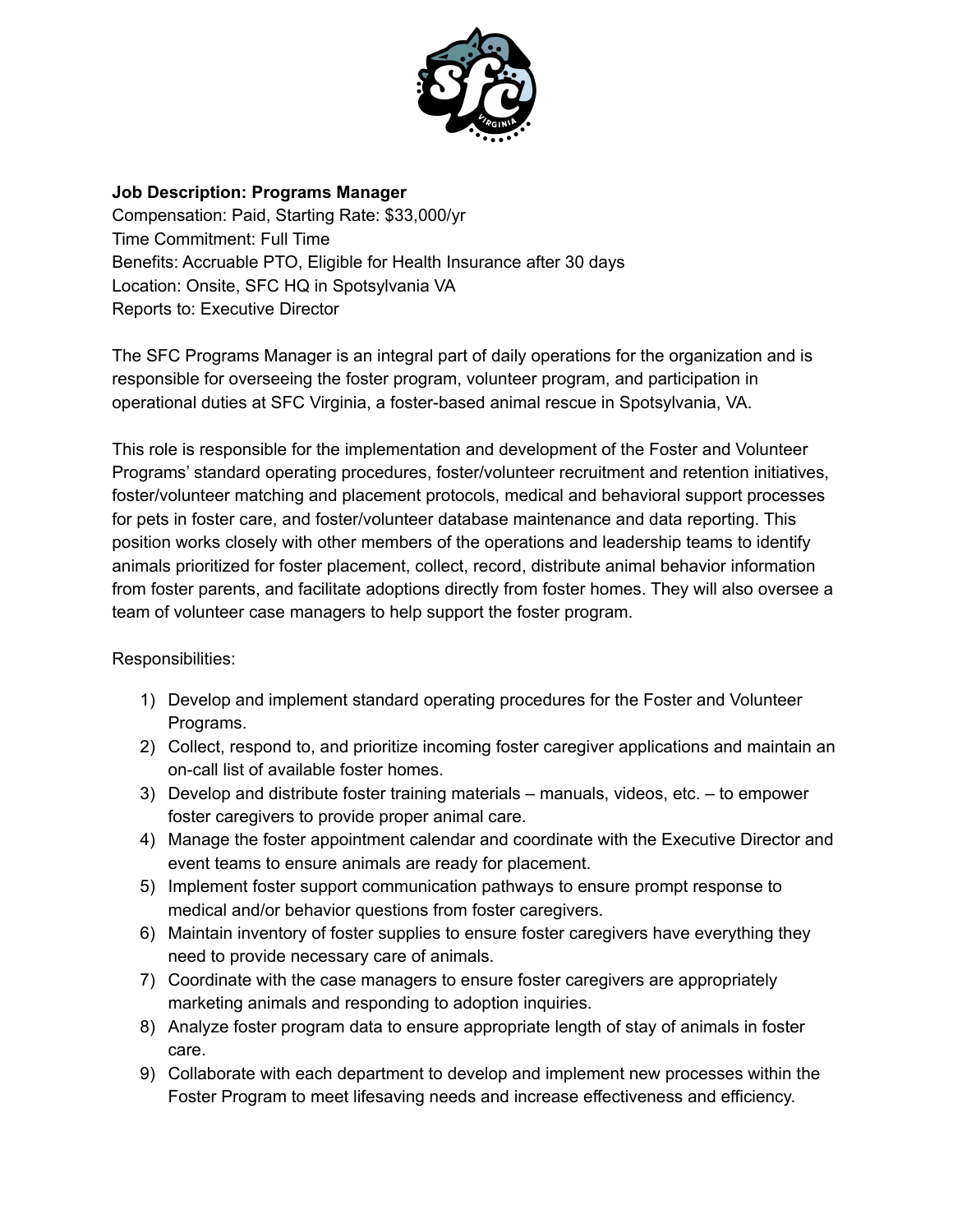

- 10) Ensure that all animal and foster data is entered into the shelter database in an accurate, objective, and clear manner.
- 11) General volunteer management and oversight.
- 12) Take proactive steps to ensure optimum coverage of volunteers for the organization's needs.
- 13) Identify and schedule volunteers to fulfill SFC's weekly program needs, special projects, and adoption events. Match volunteers with opportunities that suit their skills and interests and serve the organization.
- 14) Interview, assess, and assign new volunteers.
- 15) Manage volunteer training, including orientation. Ensure that volunteers are given appropriate training to be successful in their positions. Orient volunteers to increase their understanding of SFC, its clients, its services, and the roles and responsibilities of volunteers.
- 16) Serve as the primary contact for existing and potential volunteers.
- 17) Motivate, evaluate, and recognize volunteers; foster positive experiences for them to maximize volunteer retention. Organize formal and informal volunteer appreciation efforts (awards, celebrations, etc.).
- 18) Provide prompt, exceptional customer service delivery and clear communication via all platforms – in person, email, and phone.
- 19) Foster a team environment by working cooperatively with all departments, staff and volunteers, and providing excellent customer service both internally and externally.
- 20) Assists with all intake processes including giving vaccinations and treatments as necessary.
- 21) Participates in the promotion of animals in foster care and generating donations through collaboration with the social media team and event team.
- 22) Assists with basic upkeep and organization including cleaning, sanitation and laundry including managing volunteer teams in charge of helping with these tasks.
- 23) Participates in the organization of public adoption events throughout the year, including PetValu/Petco/Petsmart events and major annual events such as the Fredericksburg Pet Expo and the Chantilly Pet Expo.
- 24) Remain positive and mission-focused while under stress.
- 25) Be attentive to others' needs and willingly assist as required.
- 26) Other tasks and duties as assigned.

Qualifications and Skills:

- 1) Comfortable navigating web-based technology and database applications including Shelterluv, Google Drive, Email, Google Suite, Microsoft Word and Excel, etc.
- 2) Animal welfare experience or prior work with a nonprofit organization preferred.